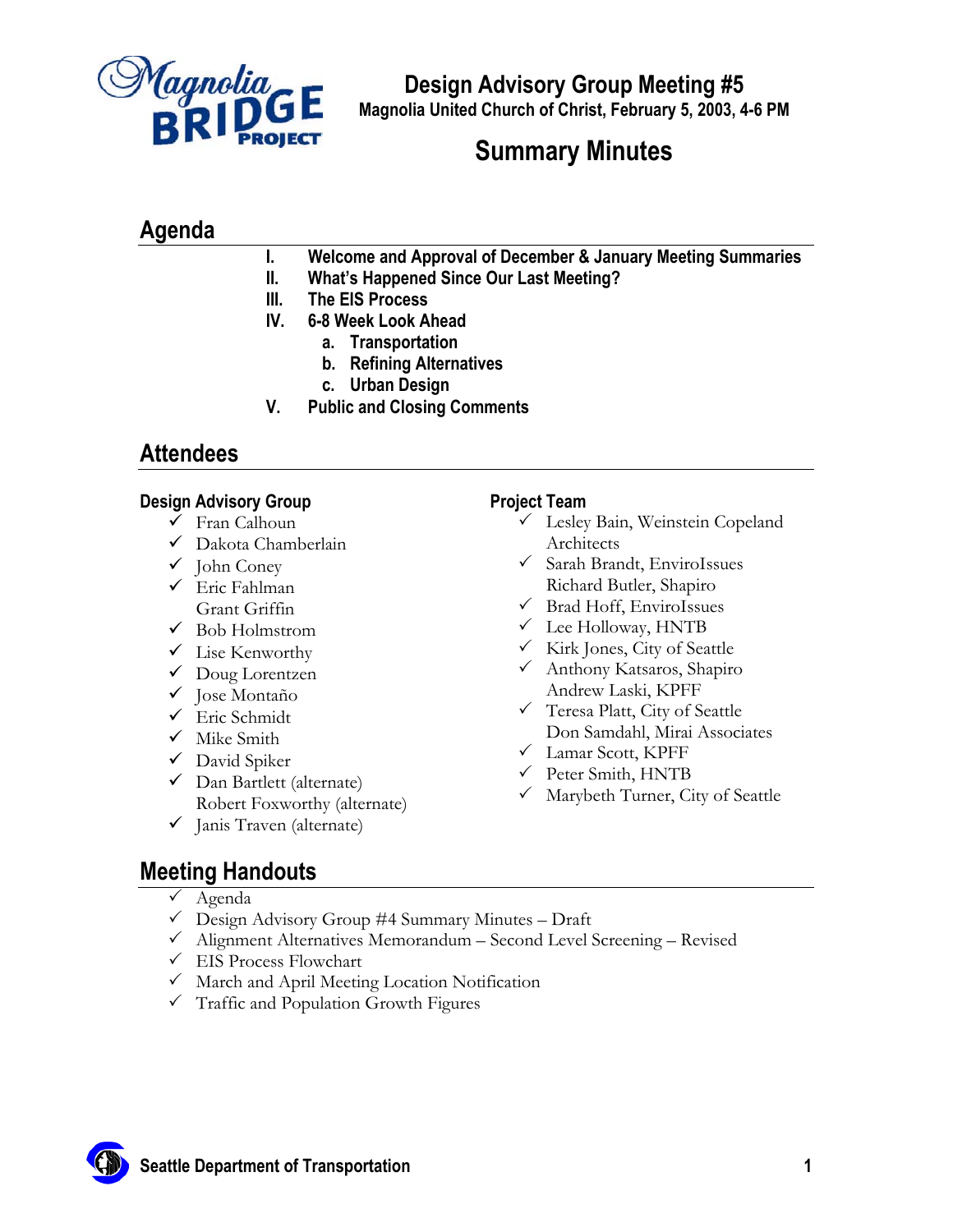## **I. Welcome and Approval of December & January Meeting Summaries**

### **Brad Hoff, EnviroIssues – Facilitator**

Brad welcomed the group and walked through the agenda and meeting materials. He then invited comments and corrections to the minutes from the third and fourth Design Advisory Group meetings (December 4, 2002 and January 8, 2003, respectively). The meeting summaries were approved for December 2002 or January 2003 with no further changes.

Brad explained that it was clear at the January meeting that the group appreciated a detailed update from Kirk Jones, SDOT Project Manager, about the past month's activities.

### **Conclusion: With the December and January meeting summaries approved, Brad turned the floor over to Kirk for an update on the previous month's project developments.**

## **II. What's Happened Since Our Last Meeting?**

### **Kirk Jones, SDOT Project Manager**

Kirk explained that the design team left January's meeting knowing that they did not have enough information to accurately compare all four alternatives (Alternatives A, B, D, and H). It was clear that the team needed more data, should not drop Alternative B, and should continue developing quantitative information about the routes (which the team will do as the project moves into the next phase).

Support for keeping Alternative B on the table was heard at the open houses and from various parties through different means, and Kirk took the question of whether to bring forward three or four alternatives to the City staff. Eventually the Mayor was briefed. It was determined that the additional cost of carrying four alternatives forward instead of three would cost approximately \$125,000 more. The City said that it was fine to keep a fourth alternative on the table, and the team will consider all four as it proceeds with the project.

Kirk explained that he received the City's approval after the January 20<sup>th</sup> holiday, and as soon as he did he started letting interested parties know (including the design team and those living along 32<sup>nd</sup> Avenue West). The design team is adjusting its scope in the contract to detail the additional work, and will create an addendum to the current contract.

The reaction Kirk received for keeping Alternative B was varied: he received several email notes expressing support and the belief that carrying four was a positive step, while others did not and wondered why the design team was even thinking about doing so. Kirk explained that he'd had about five individual conversations with residents on  $32<sup>nd</sup>$  Avenue West, some of whom experienced immediate financial impacts, and others who believe that the decision puts a cloud those properties. Owners believe that people will not want to buy a house along 32<sup>nd</sup> Avenue West, or will want to negotiate a discount due to the potential impacts of the project. Kirk explained that the project team is not sure how to address that issue yet.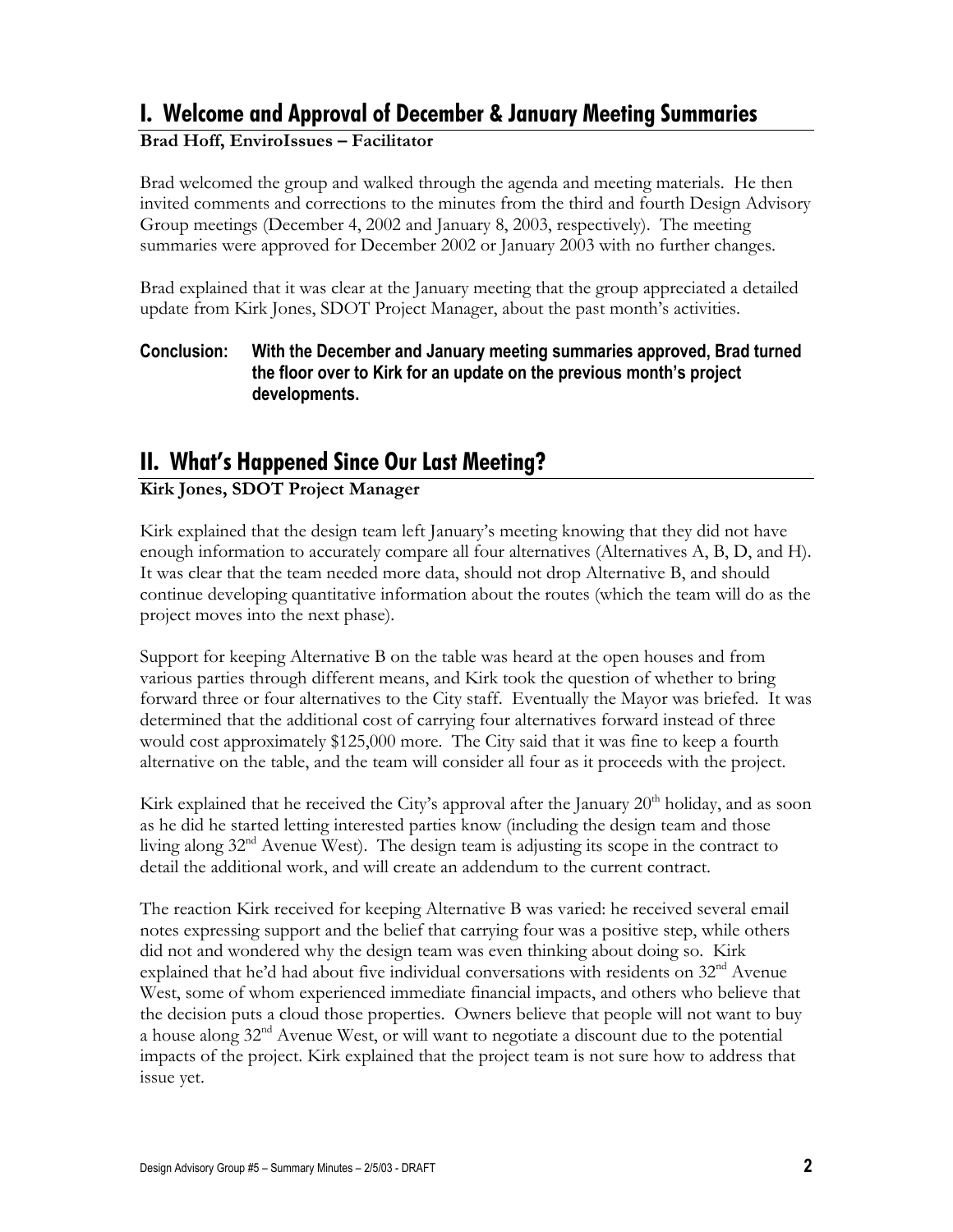Some property owners have asked what the City will be doing to work with them, and Kirk explained that federal regulations provide very liberal rules when a full taking of a home occurs. Compensation includes full market value for the home, can includehelping the owner find another place to live, moving, etc., when dealing with the taking of a singlefamily home. People have also asked if they would be compensated if there were no taking of a right-of-way (ROW) area and there was a reduction in value of their property due to the change in neighborhood character. Kirk is in the process of conducting research with City staff, but his gut reaction is that federal funds could not be used for that purpose, but perhaps City general funds could. He recognizes that there are issues with people along Alternative B (and other alignments), and expressed the intent to treat those impacted people fairly, within the City's legal capabilities.

Kirk next responded to concern voiced at the January meeting that the project was moving too quickly. The project team has met with the Port about planning coordination, and asked for insight into ideas they might have about use of their uplands property. Kirk explained that the team and Port know that in the not too distant future the Port will have planning information, and the Magnolia Bridge project team doesn't want to do something too soon that could preclude certain Port options. With the decision to complete an Environmental Impact Statement (EIS), the team thinks it can better mesh its schedule with the Port's master planning process.

The project team had set up a meeting with WSDOT staff (prior to the decision to retain Alternative B) to discuss what would need to be done in the next phase. In the project's original contract (created in early spring of 2002), the scope was for a Type, Size, and Location (TSL) study. If only minor impacts or alignment adjustments were expected, the team would have completed an Environmental Assessment (EA). The City also put in the contract the possibility that an EIS might be needed, which has proven to be the case. This decision was made after project staff met with WSDOT, who explained that the TSL study had gone beyond what is typically covered. Traditional TSL studies look at minor "tweaks" with an alignment and how it works in a fairly defined corridor. Kirk explained that we've been doing more of a corridor study, and that all other alignments (except A) require evaluation through an EIS in accordance with the NEPA process.

The City gave direction to the consultant team to clearly identify the steps required in an EIS, and to approximate the additional cost to work through the process. The City will soon be negotiating an addendum to the original contract. In talking with WSDOT, Kirk raised the question of schedule, and was told that the team would be looking at a 12- to 18-month process to complete a Final EIS. That means that the Draft EIS could be out as early as late 2003. After publication, there will be a public comment period and public meetings, and then the draft will be finalized, identifying a preferred alternative. The whole process could take the team into the middle (spring) of next year. As a first step, the team will hold a public scoping meeting. The team is in the process of selecting a date, creating announcements, and getting the public involvement process set.

Lastly, Kirk explained that the design team met this month with Jeff Hummel, the architect who spoke at the end of the last meeting and was looking at redevelopment and transportation in the whole area. At the meeting, the group looked at issues and ideas Jeff had, and reached consensus that the team would move ahead as they had been (current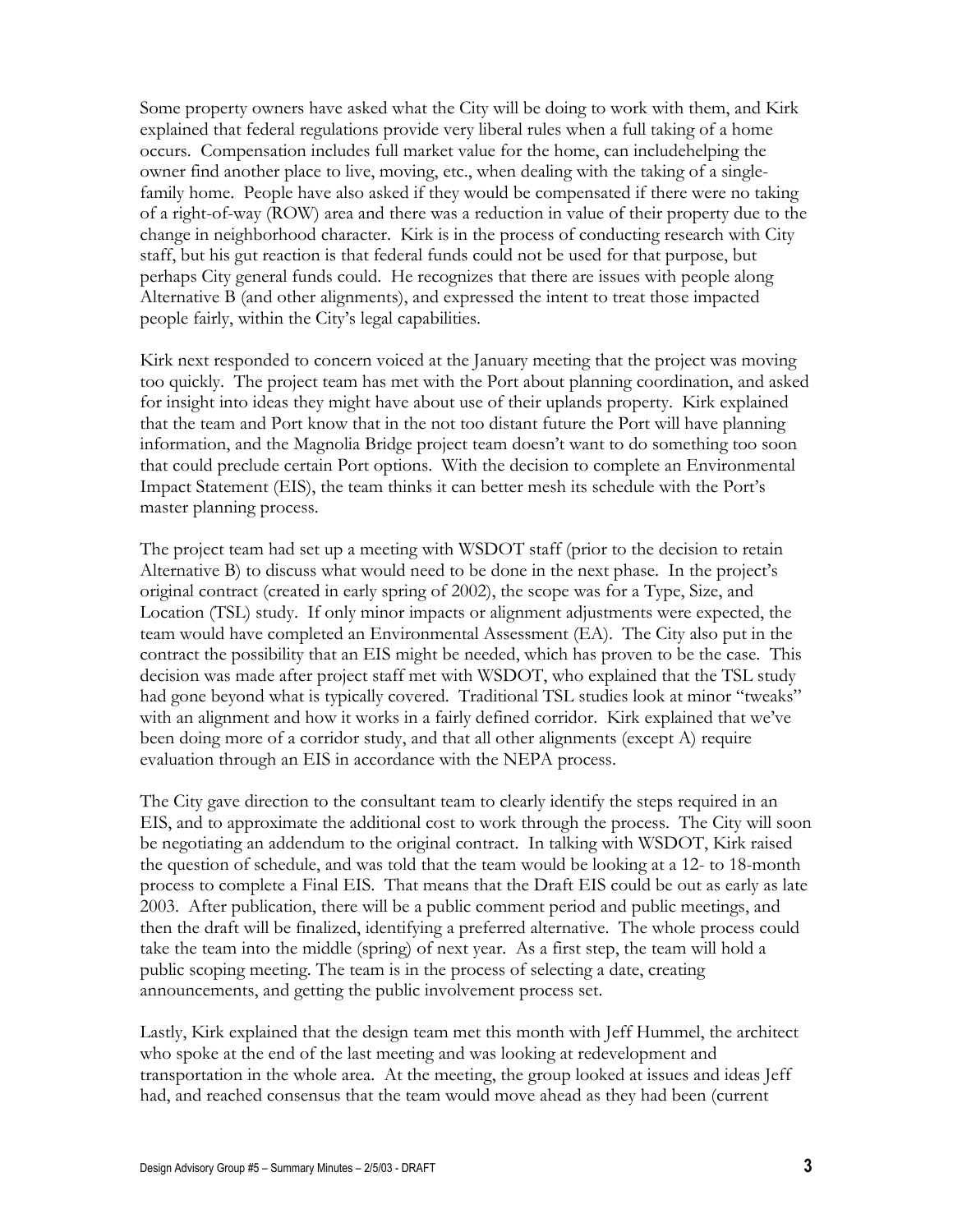designs do not preclude what Jeff would like to see happen). No action items emerged from the meeting, and Kirk reiterated that the team is working with Jeff and understands where he is coming from in terms of redevelopment plans.

### **Discussion**

| <b>Conclusion:</b> | With no action items or further discussion, Kirk introduced Anthony<br>Katsaros (Shapiro) to discuss the EIS process.                                                                                                                                                                                                                                                                                                                                                         |
|--------------------|-------------------------------------------------------------------------------------------------------------------------------------------------------------------------------------------------------------------------------------------------------------------------------------------------------------------------------------------------------------------------------------------------------------------------------------------------------------------------------|
| Jones              | That's a possibility. A City attorney is also researching significant legal issues<br>associated with Alternative B, and it will probably be a month before we get<br>advice from her. We're still looking at environmental costs and their<br>implications as far as what that means for the team moving ahead.                                                                                                                                                              |
| Coney              | If Alternative B proves to be legal and practical as a two-lane road, could it<br>be matched with H north [the northern alignment proposed as part of<br>Alternative H <sub>1</sub> ?                                                                                                                                                                                                                                                                                         |
| Jones              | No, we're still in the planning stage, and if there's a better way to mix and<br>match alignment components, we'll consider it.                                                                                                                                                                                                                                                                                                                                               |
| Coney              | Are we past the time window of mixing and matching elements of different<br>alignments?                                                                                                                                                                                                                                                                                                                                                                                       |
| Jones              | Yes, originally we showed H with an overpass, and now the northern<br>connection on 15 <sup>th</sup> Avenue W will be an underpass. Also, when heading<br>eastbound from Magnolia, Jeff proposed diverting that traffic to the<br>southeast on Armory Way (already a street ROW). From there you would<br>have a free right-flowing lane, and a left turn lane if you wanted to go<br>northbound. This has been one of Jeff's early ideas that we've already<br>incorporated. |
| Hoff               | I wanted to mention that we have in fact used one of Jeff's ideas, the<br>underpass on the northern H segment.                                                                                                                                                                                                                                                                                                                                                                |

### **III. The EIS Process**

**.** 

### **Anthony Katsaros, Shapiro**

Anthony introduced himself as an environmental planner from Shapiro, and explained that he would be talking about "the exciting world of environmental compliance." Anthony explained that WSDOT determined the project needed to go through a National Environmental Policy Act (NEPA) EIS process. There are both state and federal laws that require environmental review of government decisions. Because the Magnolia Bridge Project will receive federal funding, the project team knew from the beginning that they would have go undergo the federal process. The main reason the project needs to go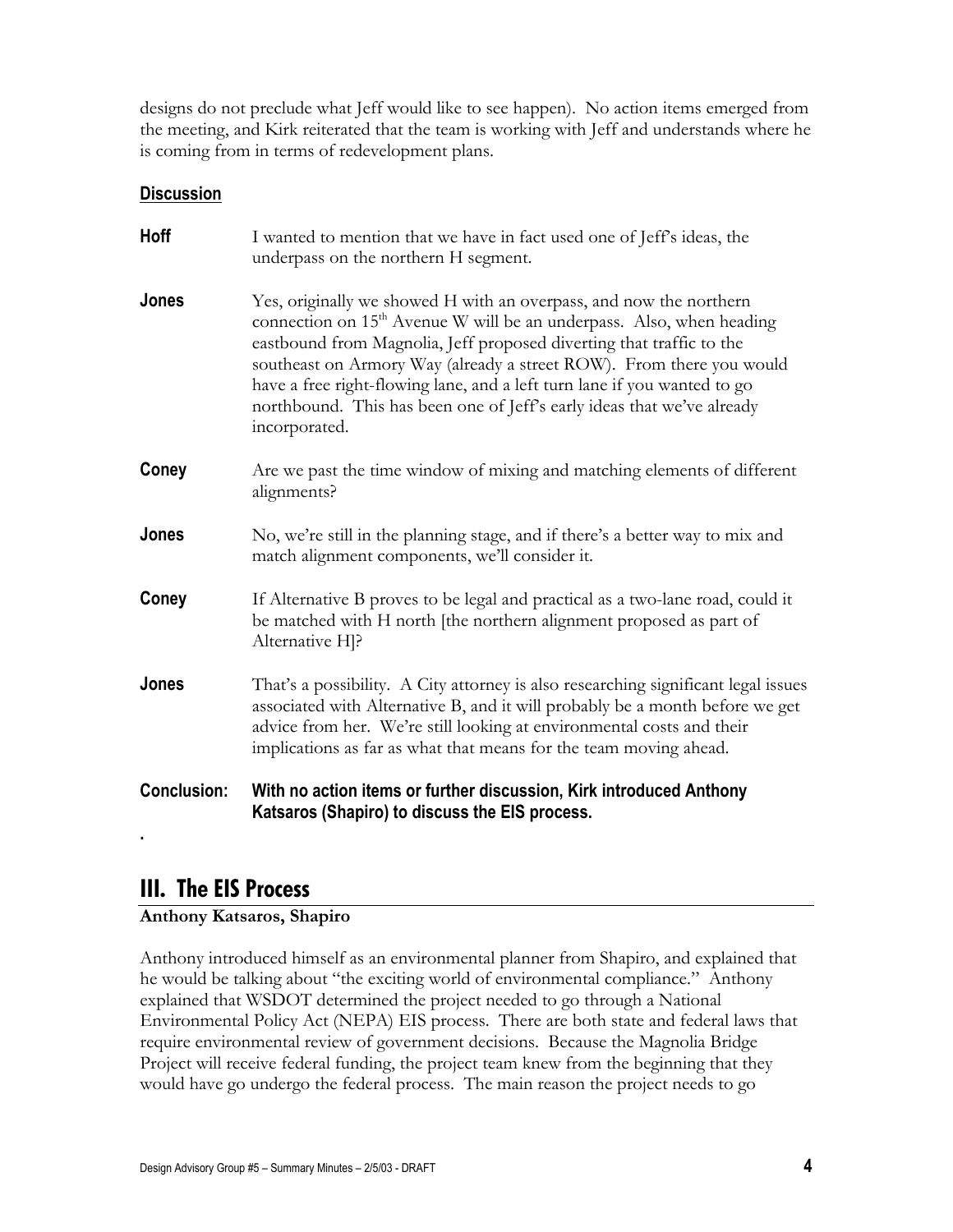through an entire EIS process is because the team is looking at alignments outside of the existing ROW.

In general, an EIS requires looking at alternatives to a proposed project and evaluating the impacts associated with elements of the environment. The project team has already made progress in evaluating and identifying alternatives, which may change if the team decides to mix and match. The EIS process is also iterative, so as things are "tweaked," the team can go back and reevaluate those changes. The project team plans to look at four build alternatives and a "no action" alternative (required under both NEPA and state regulations). In this case, the "no action" would likely include retrofitting and resurfacing the road, but nothing outside of the existing alignment. The team would then look at how each alignment impacts each component of the environment, such as earth, plants and animals (compliance with the Endangered Species Act), transportation, air and noise, public services, and socioeconomics.

The first step is describing existing conditions, to which the team can then compare the potential significant impacts of the alignments. The team would recommend mitigation measures (some of which would be proposed as part of the project, while others might be additional suggestions to be put in place later). Ultimately, the team would describe significant adverse, non-avoidable impacts (impacts that cannot be mitigated) associated with each alignment. For example, an intersection might provide a very low level of service (intersections are rated from "A" to "F," with F indicating that the intersection is not providing adequate service). If an intersection were rated a D, E, or F because of the project, and there was not a way to mitigate this low level of service, this could be considered a significant adverse, non-avoidable impact.

Anthony then summarized the basic steps of the EIS process. The team is now going through scoping and budgeting exercises for the EIS. Starting in mid-march, the City will issue a Notice of Intent (NOI) and scoping notice, which will start the 30-day period when citizens and agencies can present written and oral comments about what they want evaluated. This is essentially a chance for the City, agencies, and public to say "you missed something." The team will evaluate the scoping comments, and determine if they should make changes to alternatives or think of an additional alternative. They would then create a study plan and public involvement plan.

As development of the EIS proceeds, the team will create discipline reports (federal requirements are more strict about these reports than state regulations). Anthony noted a number of discipline report documents that are required by other federal regulations. For example, Section 106 of the National Historic Preservation Act (NHPA) requires an assessment of historic and cultural resources in the project area. A Section 4(f) study requires the evaluation of impacts on public lands (parks, recreation areas, national wildlife refuge areas, etc.). Section 7 of the Endangered Species Act (ESA) requires a look at threatened and endangered species, in this case probably the presence of salmon. Developing discipline reports continues throughout the process in parallel to writing the EIS.

The preliminary Draft EIS will be reviewed internally, and then the City will publish the DEIS. This will begin the second phase for agencies and citizens to comment on the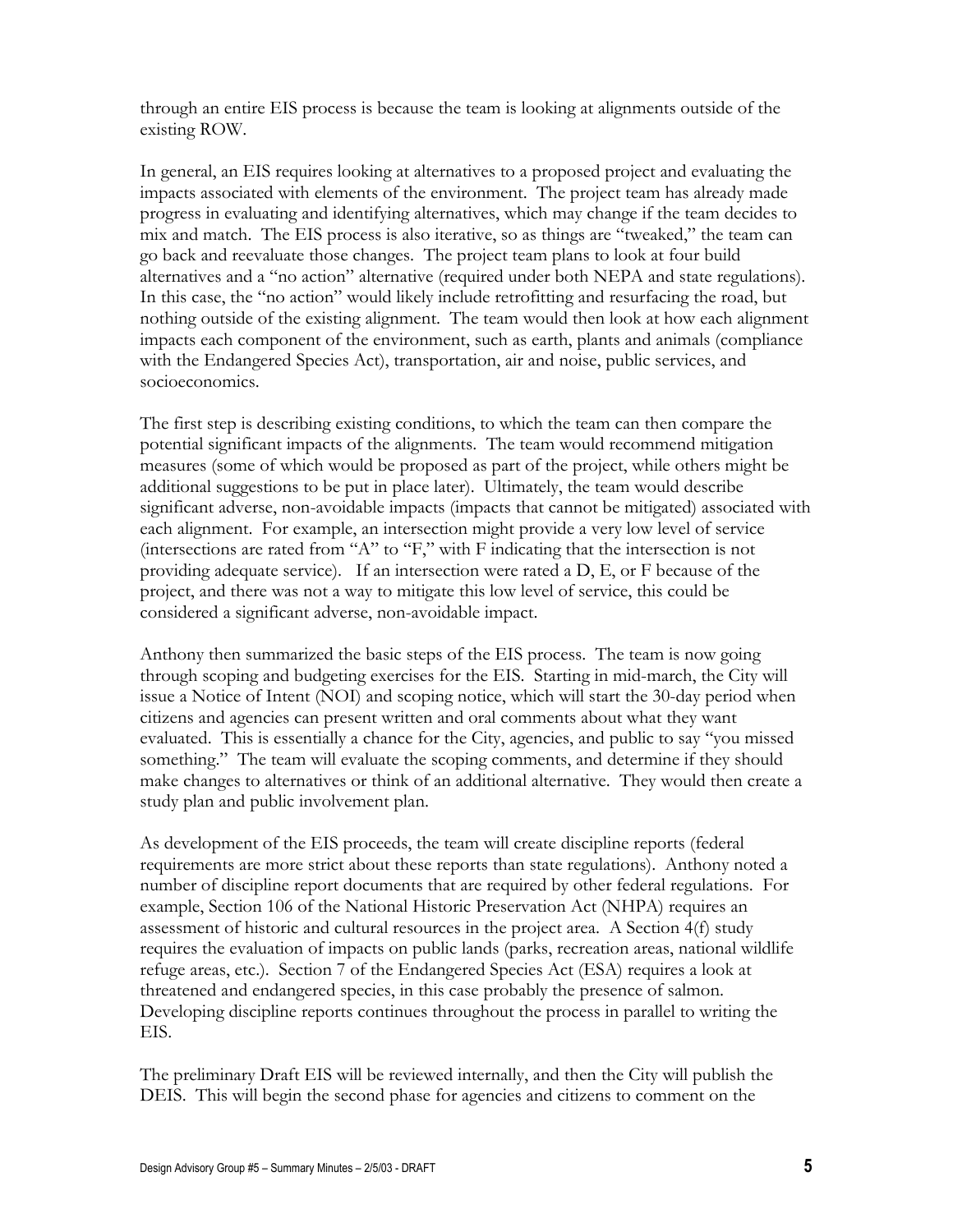content of the evaluation (which Anthony believes is a 45-day comment period for the city). At that time, the team will also have a hearing for public testimony. When the comment period closes, the team will compile all of the input, draft responses to each of them (which will be included in the EIS), and may revise the EIS given the comments received. The team will do one more internal review, make additional changes, and then publish the Final EIS. The City will use the Final DEIS to make a decision about which alternative will be the preferred alignment. After the Final EIS is published, a Record of Decision (ROD) must also be published that records the findings of the EIS. Anthony explained that he's positive that the team is far along in the process of developing alternatives.

Anthony explained that there are some regulatory and review issues that can create delays in the EIS process. If the team decides to build in the water, the "Section 404 merger process" between the Army Corps of Engineers and the Environmental Protection Agency will be required to review aquatic zone construction. This is a lengthy, albeit simultaneous process that can affect the schedule. Anthony said that he anticipates that each of the five alternatives will be presented on equal standing at the beginning of the EIS process, and that the Final EIS will probably identify the preferred alternative.

#### **Discussion**

| Fahlman         | Given the schedule you just presented, how long will the Design Advisory<br>Group last?                                                                                                                                                                                                                |
|-----------------|--------------------------------------------------------------------------------------------------------------------------------------------------------------------------------------------------------------------------------------------------------------------------------------------------------|
| <b>Hoff</b>     | At this point, we're looking at meetings through June of 2003 and beyond<br>through the EIS process. We've talked about continuing on a monthly cycle<br>through spring. We're not sure if there would be enough information to<br>present monthly beyond that, and we must talk about that as a team. |
| Jones           | The City would like to continue the DAG, and if you personally wouldn't<br>like to continue, we're hoping you can get a substitute to represent your<br>group. We like the mix of representatives on the group and would like it to<br>continue.                                                       |
| Fahlman         | I see. I was just curious.                                                                                                                                                                                                                                                                             |
| <b>Hoff</b>     | How frequently we meet is the issue.                                                                                                                                                                                                                                                                   |
| Jones           | Yes, there could be dead space during the process when we won't hold<br>meetings. It will be an issue of how quickly we develop new information.                                                                                                                                                       |
| <b>Bartlett</b> | If the bridge fell down tomorrow, would we continue with this same<br>process?                                                                                                                                                                                                                         |
| Jones           | I don't know. That's a tough circumstance. One of the biggest things we<br>heard early in the process was to leave the bridge up as long as we can while<br>building.                                                                                                                                  |
| <b>Smith</b>    | Emergency provisions are available in the permitting process.                                                                                                                                                                                                                                          |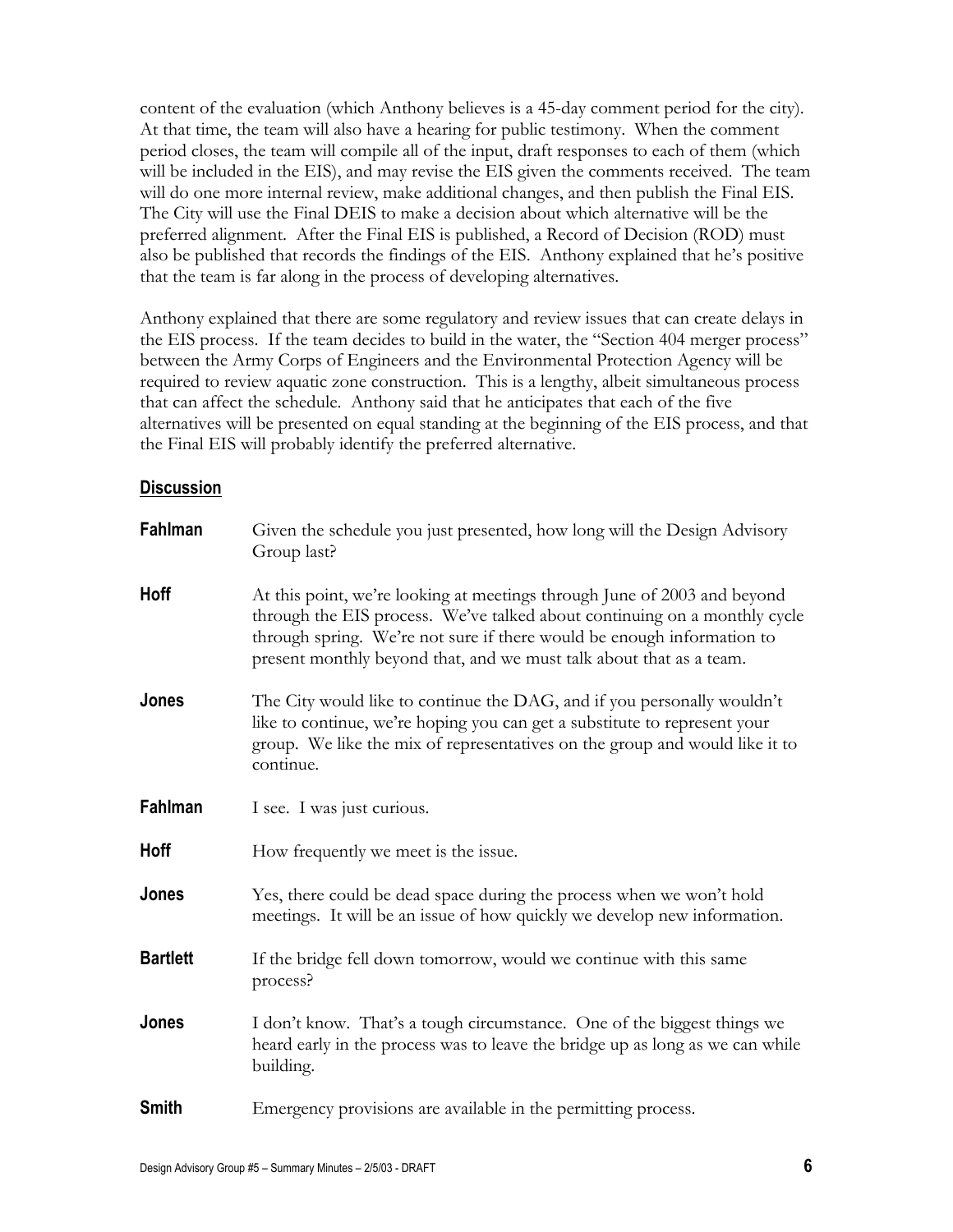| Kenworthy       | I assume that the legislative body makes decisions based on the content of<br>the EIS? I'll assume the answer is yes. Is it fair to say that economic impacts<br>are not factored in unless they are considered significant, direct impacts?                                                                                                                                                                                                                                                                                                                                                            |
|-----------------|---------------------------------------------------------------------------------------------------------------------------------------------------------------------------------------------------------------------------------------------------------------------------------------------------------------------------------------------------------------------------------------------------------------------------------------------------------------------------------------------------------------------------------------------------------------------------------------------------------|
| <b>Katsaros</b> | No. Indirect impacts would be considered. There's an element of<br>subjectivity associated with all of these elements, and we'd need to get into<br>indirect impacts when we were developing the EIS.                                                                                                                                                                                                                                                                                                                                                                                                   |
| Kenworthy       | On page four of the Alignment Alternatives Memorandum – Second Level Screening<br>Criteria (Revised), there are no criteria that address the implications of<br>alternatives on all of the related marine businesses (e.g., moving one business<br>will affect others, like cold storage facilities suffering if product isn't brought<br>to the piers on vessels).                                                                                                                                                                                                                                     |
| <b>Katsaros</b> | Socioeconomics is an element covered under NEPA. That would be an<br>element to bring up in scoping. You should comment on that right away.                                                                                                                                                                                                                                                                                                                                                                                                                                                             |
| Kenworthy       | I would ask for wording that captures that impact. It's somewhat at variance<br>from what we have.                                                                                                                                                                                                                                                                                                                                                                                                                                                                                                      |
| Holloway        | I think page 6 captures what you're talking about. I'd be happy to work with<br>you, Lise, to write the new criteria.                                                                                                                                                                                                                                                                                                                                                                                                                                                                                   |
| Kenworthy       | I don't think what we have right now fully addresses the problem. I'd be<br>happy to work with you to write the criteria. Talking about relocated<br>business doesn't deal with impacts on the fleet of vessels or on refrigeration<br>companies who need that product. That's the issue that I'm trying to bring<br>up. The Mayor has set city policy to reverse what's happening, because this<br>city is bleeding jobs. I think we need to make a run at these criteria, and<br>understand the impacts that these alternatives might have. If we want a<br>healthy city, we've got to consider that. |
| Jones           | Grace Crunican and I have met with City Ice and Trident, and have heard<br>you loud and clear on that point. We told those businesses that we will keep<br>them here, that they're important, and that we'll work closely with them. We<br>just need to articulate that point.                                                                                                                                                                                                                                                                                                                          |
| Kenworthy       | I am delighted to hear that and would like to work on the criteria with you. I<br>just want to make sure we recognize that the EIS process is very thorough on<br>some topics, but has been roundly critiqued on others.                                                                                                                                                                                                                                                                                                                                                                                |
| Hoff            | We will follow up on working on the criteria with Lise and Lee and Kirk.                                                                                                                                                                                                                                                                                                                                                                                                                                                                                                                                |
| <b>Spiker</b>   | Are any of the alignments impacted by shoreline regulation?                                                                                                                                                                                                                                                                                                                                                                                                                                                                                                                                             |
| Jones           | Alignment A and B occur in a shoreline area.                                                                                                                                                                                                                                                                                                                                                                                                                                                                                                                                                            |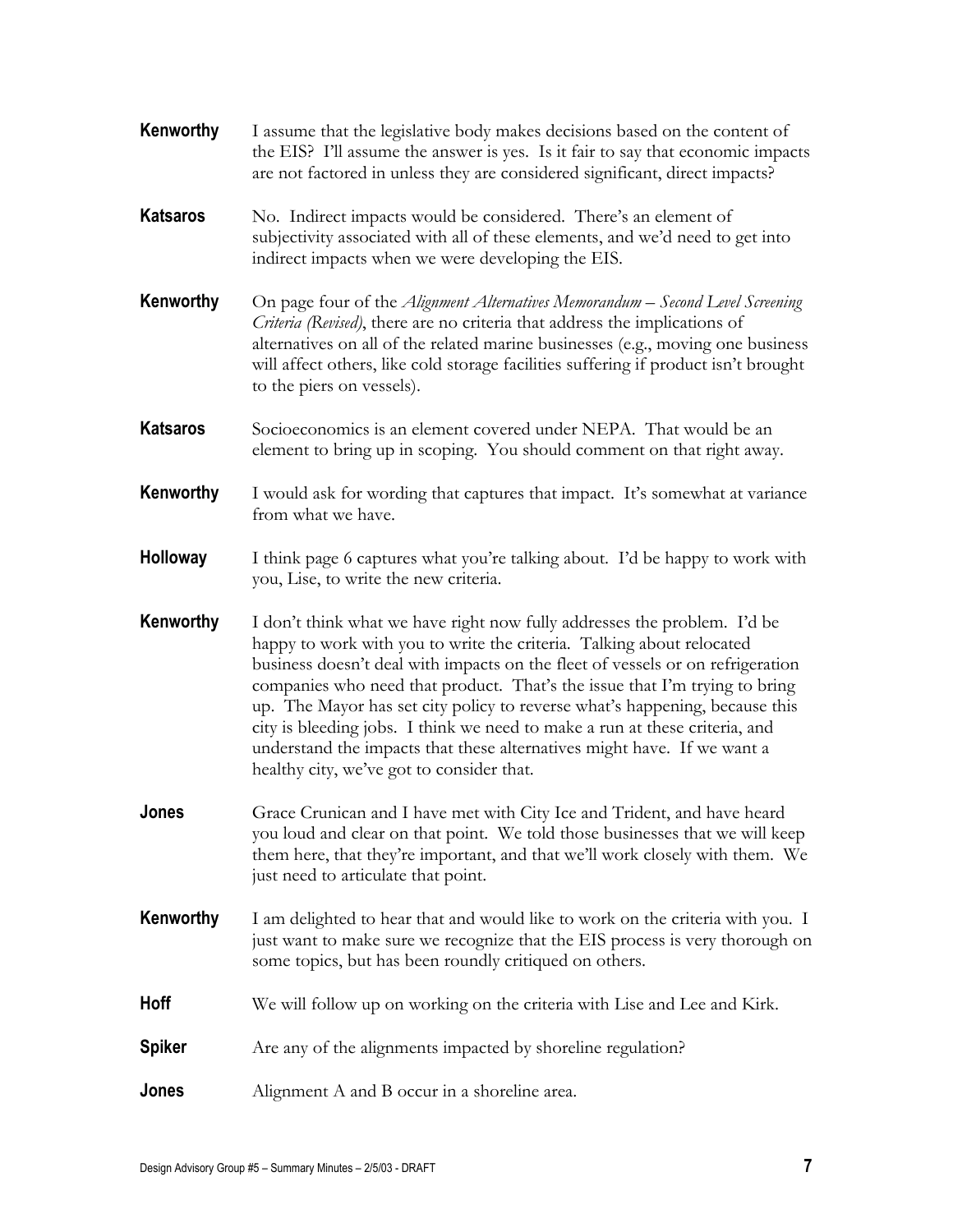| <b>Katsaros</b>    | As I mentioned, the Section 404 merger requires coordinated review of<br>projects constructed in an aquatic zone. The board that makes these<br>decisions meets quarterly, so we'd have to present our design at one of these<br>meetings. If we needed to make revisions, we'd need to wait for another<br>three months.                                                                                  |
|--------------------|------------------------------------------------------------------------------------------------------------------------------------------------------------------------------------------------------------------------------------------------------------------------------------------------------------------------------------------------------------------------------------------------------------|
| Jones              | Would this impact the EIS process or permitting?                                                                                                                                                                                                                                                                                                                                                           |
| <b>Katsaros</b>    | Because the board could impact design, the EIS could be altered (and the<br>time to complete it lengthened). Permitting could also be impacted.                                                                                                                                                                                                                                                            |
| Jones              | As a team, we've already started to establish contacts with agencies to enable<br>quick processing. We hope to be able to meet with staff (not just the board)<br>as early as possible (and as often as necessary).                                                                                                                                                                                        |
| <b>Conclusion:</b> | The project team will continue to work on solidifying the future design<br>advisory group schedule. Brad will arrange a meeting between project team<br>member and Lise to help revise criteria designed to measure business<br>impacts. With no further questions, Brad introduced Pete Smith to discuss<br>ongoing transportation work and the analysis to be conducted in the next<br>couple of months. |

## **IV(a). 6-8 Week Look Ahead: Transportation**

**Pete Smith, HNTB** 

Pete Smith provided a brief review of the figures that Don Samdahl sent to the group regarding traffic modeling and population growth projections. He noted two adjustments to the *Magnolia Traffic Growth* figure. The 2030 traffic volume for Elliott Avenue is now 64,000 (it had been 67,000). Also, the volume of cars coming into the study area is lower than what the team projected a month ago. The team is now developing daily forecasts, and is in the process of developing morning and afternoon commute period figures. Initial traffic estimates will be reviewed with City staff, and the team will use those in developing the EIS. Traffic figures will also be used to assess noise and air impacts.

### **Discussion**

**Chamberlain** To satisfy my curiosity, I was under the impression that Magnolia is a fairly mature community. However, you note a 40% increase in 30 years. Where is that coming from? **Smith** Looking at the evening rates, you can see a 1% increase in peak growth per year. Most growth will be in multi-family housing throughout the Thorndyke corridor. Other increases in the Port and southern areas are assuming employment growth for companies like Amgen.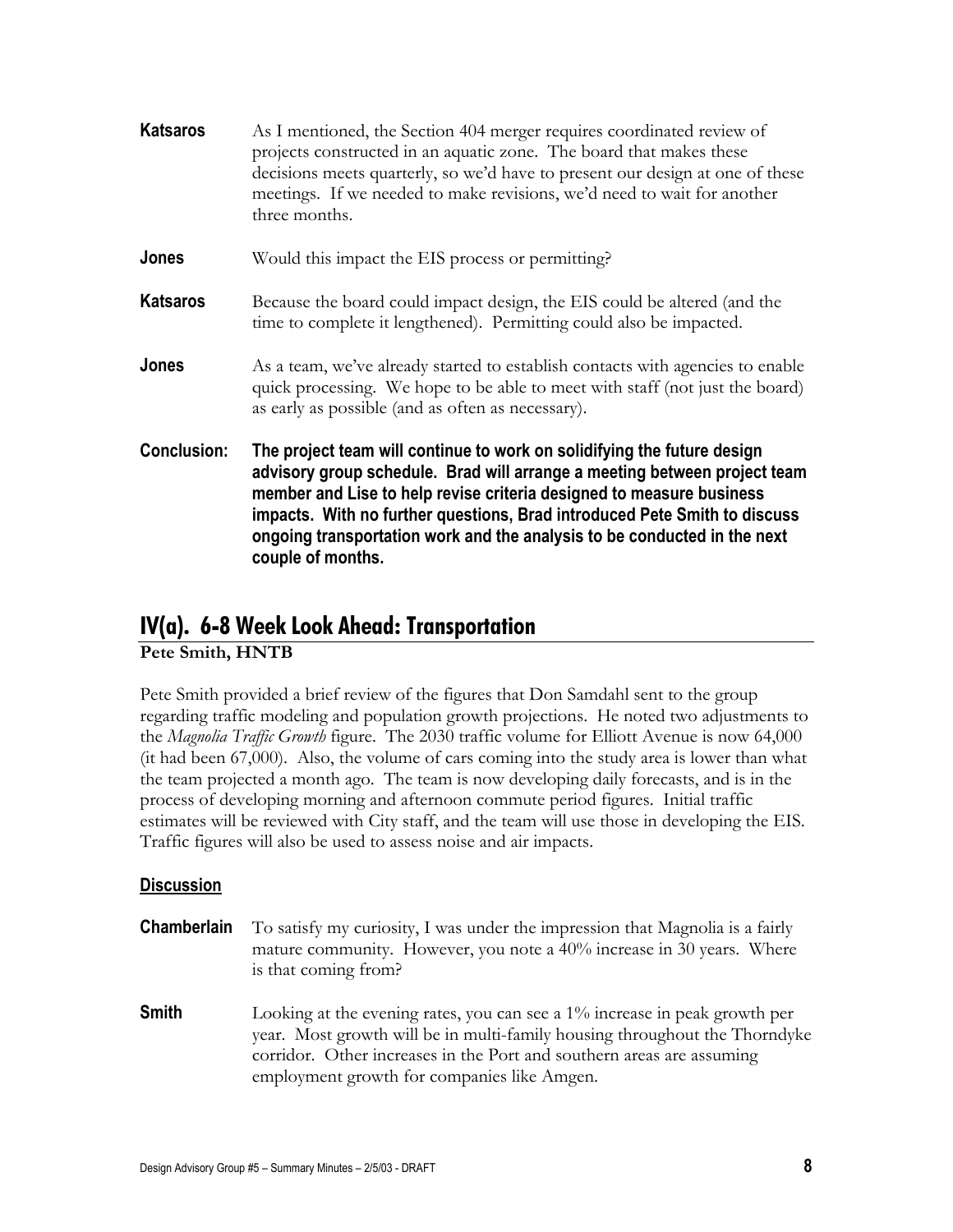| Coney              | Why is 15 <sup>th</sup> Avenue West not studied in these figures?                                                                                                                                          |
|--------------------|------------------------------------------------------------------------------------------------------------------------------------------------------------------------------------------------------------|
| <b>Smith</b>       | We are studying it, it just hasn't been reported out aside from what's entering<br>15 <sup>th</sup> Avenue West southbound (from Ballard) and northbound (at Galer).<br>We'll get to that eventually.      |
| Coney              | Will future versions of this information show traffic increases? Is there a<br>chance we might not see it?                                                                                                 |
| <b>Smith</b>       | Yes, you'll see more detail in future figures. These are more major cut-line<br>traffic figures. We didn't show you arterial numbers.                                                                      |
| Coney              | Several major arterials feed into 15 <sup>th</sup> Avenue W between Galer and Ballard<br>Bridge.                                                                                                           |
| <b>Smith</b>       | We have meetings with City set up, but those are the only changes to report<br>so far.                                                                                                                     |
| Coney              | Have Monorail figures been rolled into the study?                                                                                                                                                          |
| Smith              | I'll have to get confirmation on that. I've been told that 2030 projected<br>monorail ridership has been factored in.                                                                                      |
| <b>Conclusion:</b> | Pete will confirm that monorail figures are being included in the project's<br>transportation modeling. With no further discussion, Pete introduced Lamar<br>Scott to discuss ongoing alignment revisions. |

## **IV(b). 6-8 Week Look Ahead: Transportation**

**Lamar Scott, KPFF**

Lamar provided a brief update on modifications of the four final alternatives, though he explained that the design team was not yet showing the alignments in any more detail. He said that the team was looking for conclusions about how the final routes should look based on traffic evaluations. The team is looking at gross numbers now, and will use more refined calculations when they are evaluated. In addition, mix-and-match scenarios will be tested to see if they work better than the proposed alignments.

- Alternative A has not changed.
- Alternative B includes a minor change: The southwestern portion of the alignment has been pushed out of the water, and now runs along the shoreline. It was decided that not moving the alignment out of the water would have serious environmental implications and would make the route very difficult to permit.
- Alignment D is the same as seen before, but the design team has acknowledged that the alignment will need to move further south to avoid conflict with businesses. This will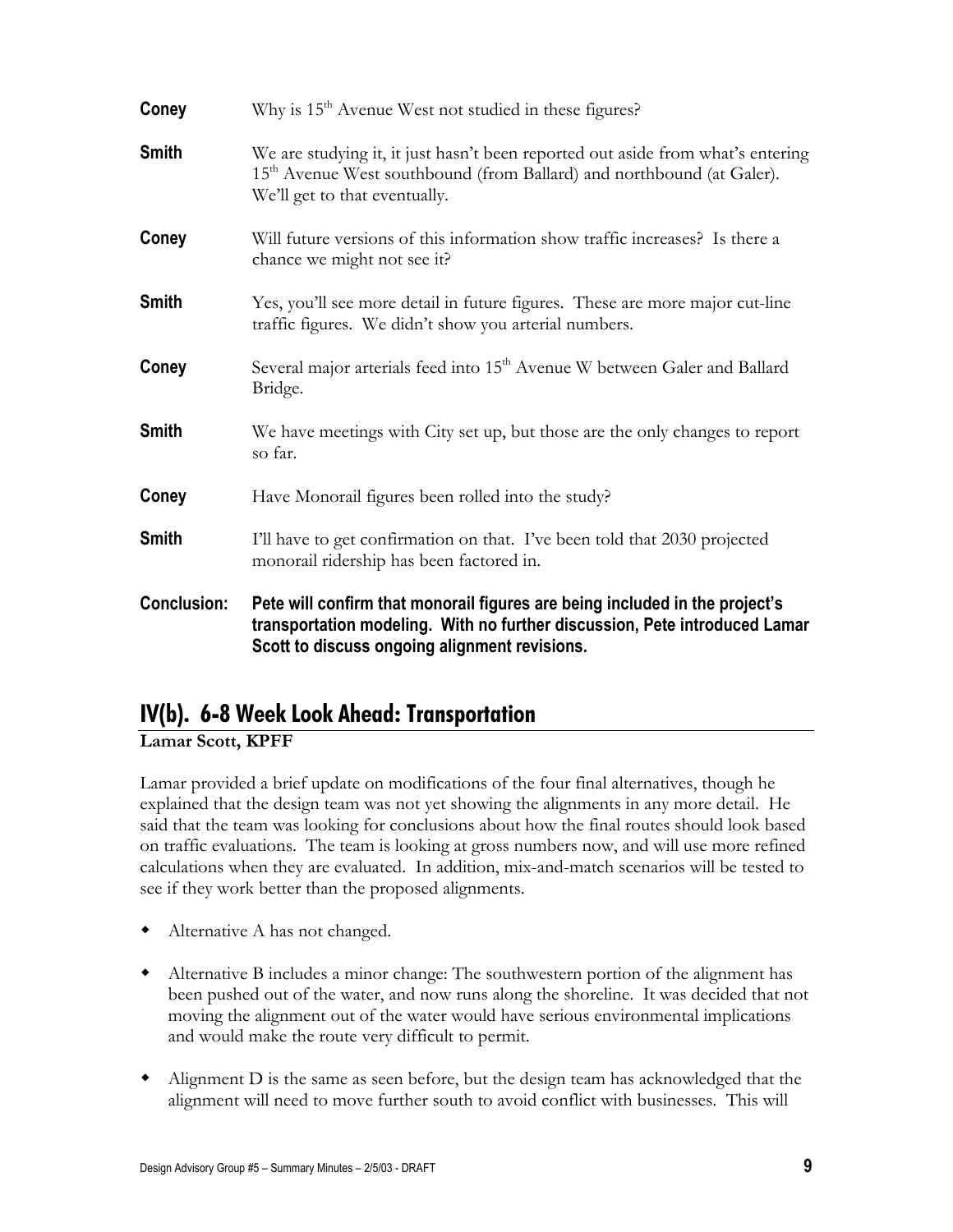alter the available room for ramps, so the design team will study how the ramps will work.

 Alternative H has been adapted to show a "Y-shaped" couplet that will move traffic in two different directions on the east end of the northern segment. The design team hasn't run this piece through a traffic model yet, but will soon.

Lamar concluded by stating that reworking the alignments is like squeezing a tube of toothpaste: "If you move something here, it changes something else there." The design team will continue to revise alignments until they have identified the best routes to study in the EIS.

### **Discussion**

| Jones            | All of the new alignments have just been posted on the project website.                                                                                                                                                                                                                                                                                   |
|------------------|-----------------------------------------------------------------------------------------------------------------------------------------------------------------------------------------------------------------------------------------------------------------------------------------------------------------------------------------------------------|
| Coney            | How far south are you planning to move Alternative D?                                                                                                                                                                                                                                                                                                     |
| <b>Scott</b>     | The alignment will now go south through the smaller building used by City<br>Ice.                                                                                                                                                                                                                                                                         |
| <b>Schmidt</b>   | What does the Alternative H profile refer to?                                                                                                                                                                                                                                                                                                             |
| <b>Scott</b>     | To the southern alignment of Alternative H.                                                                                                                                                                                                                                                                                                               |
| <b>Schmidt</b>   | What are the elevations for the Armory Way portion of the alignment?                                                                                                                                                                                                                                                                                      |
| <b>Scott</b>     | The alignment meets $15th$ Avenue West at-grade. It will be a bridge to a<br>point, to get over the railroad tracks from the west, but it will then go to<br>grade. There is some complexity about how traffic will move under the<br>bridge at Wheeler Street. The grade falls off quickly, and will be coming in<br>almost flat to get over the tracks. |
| Coney            | Does the southern access on H still depend entirely on the Galer flyover?                                                                                                                                                                                                                                                                                 |
| <b>Scott</b>     | Yes, that's how we're showing it to start the analysis. We're also going to<br>include a free right-turn modification from the flyover.                                                                                                                                                                                                                   |
| Holmstrom        | In terms of Alignment B, would there be exits off the bridge that went up<br>north that could connect to Thorndyke? Have you thought of that?                                                                                                                                                                                                             |
| <b>Scott</b>     | With Alternative B, the road drops to grade immediately after crossing the<br>tracks. We are looking at connections up to Thorndyke from the route.                                                                                                                                                                                                       |
| <b>Holmstrom</b> | That could disperse some of the traffic from the route.                                                                                                                                                                                                                                                                                                   |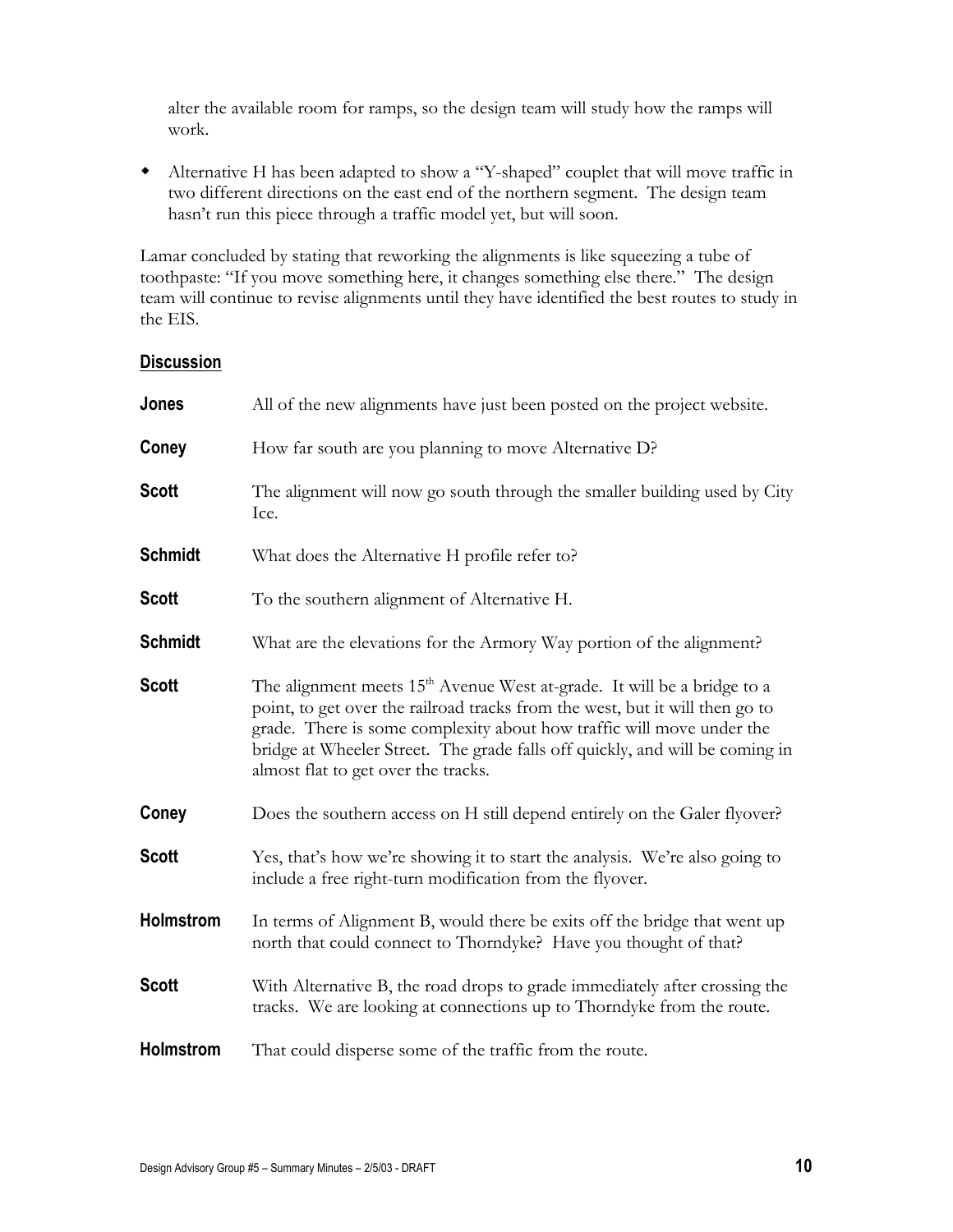| Kenworthy          | I was wondering if you could elaborate on the modification associated with<br>using the West Galer flyover.                                                                                                                                                                                                                                                                                               |
|--------------------|-----------------------------------------------------------------------------------------------------------------------------------------------------------------------------------------------------------------------------------------------------------------------------------------------------------------------------------------------------------------------------------------------------------|
| <b>Scott</b>       | It's not easy to move over the flyover and turn off to the right onto $15th$<br>Avenue West, so we want to provide a free right-turn off of the flyover to<br>help split that traffic. This is an acknowledgement that the flyover doesn't<br>have the necessary capacity. We're looking at whether the flyover has the<br>capacity if we split traffic. We're taking an initial look to see if it works. |
| <b>Conclusion:</b> | With no additional discussion, Lamar introduced Lesley Bain to discuss<br>ongoing work in the area of urban design.                                                                                                                                                                                                                                                                                       |

## **IV(c). 6-8 Week Look Ahead: Urban Design**

**Lesley Bain, Weinstein Copeland**

Lesley Bain described some of the urban design opportunities she's been exploring recently. She passed out a map of potential monorail stations that could occur in the project vicinity, and explained that it was important for the project to coordinate improvements in the transportation infrastructure with other local projects. Lesley stated that one of the issues that's driving the project and the monorail planning is the presence of the Galer flyover, and described some of the options that the monorail team was reviewing. She also informed the group that the monorail project was nearing the end of the public scoping period, and encouraged members of the group to make comments if they had opinions to share. The monorail project will likely announce a preferred alternative for the route on April 2, 2003.

Lesley then described her evaluation of the monorail and bridge infrastructure. In terms of the EIS, there are some good things about design that can be explored in tandem with other efforts. Lesley hopes that the Port's process of land use strategizing proceeds, because the design team needs to propose infrastructure that coordinates with land use in the Port uplands, with the monorail, and with other projects. Allowing 12 to 18 months for the EIS will give the team enough time to evaluate these things.

Lesley has begun looking at the routes in much greater detail, using three-dimensional figures [of which she provided examples] to help with the evaluation. She will be pursuing analyses of land use (in terms of economics) and streetscapes in greater detail over the next couple of weeks, and provided some examples of these reviews. She wants to examine the connection between wonderful waterfront pedestrian connections and the "zigzag trail" from Queen Anne (using the zigzag trail would place a pedestrian in close proximity to the bridge.)

In terms of intermodal connections, Lesley explained that there is an important separation of levels (e.g., trains at-grade, the monorail at a higher level, and potential vertical connections between the modes). Intermodal connections and levels of activities are very interesting to the design team. In addition, there are fantastic citywide bike trails, and their connection to the existing waterfront is an important consideration. Views from everywhere will also be considered (e.g., from homes, the waterside, and public spaces in particular). Use of the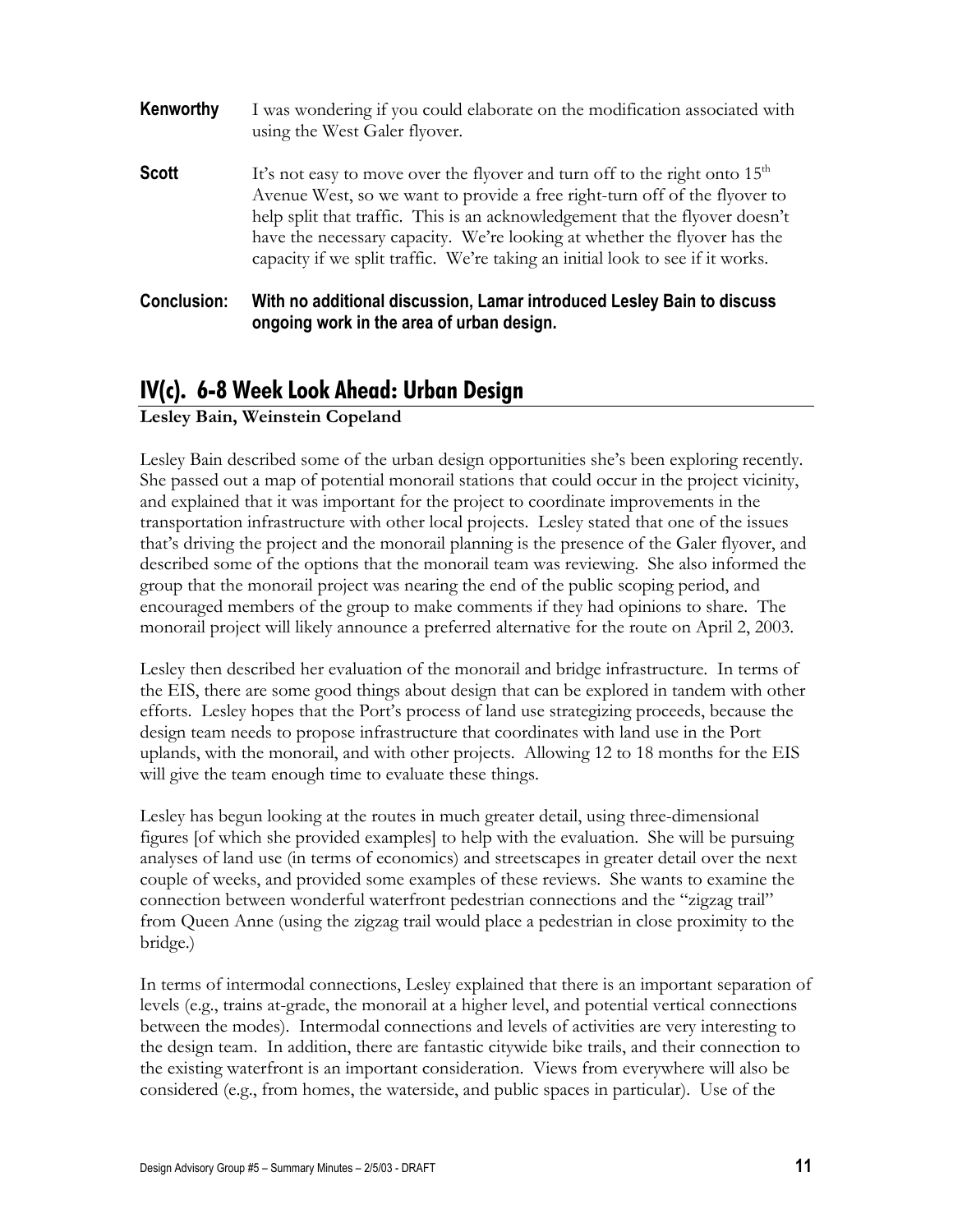Thorndyke ROW (approximately 100 feet wide) will also be examined, particularly in conjunction with Alignment H. Lesley stated that the good news is that there's a lot of space to work with along Thorndyke in terms of boulevard improvements. The potential new connection(s) will be very interesting as the design teams delves further into issues of public open space, land use, and transportation levels.

### **Discussion**

| <b>Spiker</b>  | Is there a proposed monoral station north of Garfield station?                                                                                                                                                                                                                                                                                                              |
|----------------|-----------------------------------------------------------------------------------------------------------------------------------------------------------------------------------------------------------------------------------------------------------------------------------------------------------------------------------------------------------------------------|
| <b>Schmidt</b> | We still plan to do a station at Dravus, and there would still be one to the<br>south of Dravus. Prospect is another potential location for a monorail<br>station.                                                                                                                                                                                                          |
| <b>Bain</b>    | Another thing to look at is where the ridership draw would be from. As the<br>monorail project moves forward, they will look at these in detail.                                                                                                                                                                                                                            |
| <b>Schmidt</b> | One of issues is future ridership. We're also looking at whether, when<br>someone comes off the bridge from Magnolia on a bus, they would stay on<br>the bus or hop on the monorail.                                                                                                                                                                                        |
| <b>Spiker</b>  | A station seems critical at the Garfield location. The location of a station<br>seems like it could do a lot to help or hinder growth.                                                                                                                                                                                                                                      |
| <b>Bain</b>    | That's an interesting point. We know that area will increase as a job center,<br>and that the Port's plans are unknown at this point. There's a lot of<br>potential, and I think that it's important that locating the monorail station<br>should take that into account. The beauty of this area is that you can<br>connect pedestrian levels to buses, the monorail, etc. |
| <b>Schmidt</b> | The only thing I'd add is a dotted line to represent the monorail maintenance<br>yard. It is good that Armory Way is at-grade, because the monorail may be<br>35 feet high. There are two different kinds of cars that we're still looking at,<br>which will be determined by the DBOM (design, build, operate, and<br>maintain) contractor.                                |
| Coney          | How much trouble do you anticipate with the slide area?                                                                                                                                                                                                                                                                                                                     |
| <b>Schmidt</b> | One charm of the monorail would be it's connection to Queen Anne, which<br>would be much better if it were located on the east side of 15 <sup>th</sup> Avenue West.<br>We're still looking at slide issues.                                                                                                                                                                |
| Coney          | Have you looked at the connection to the commuter rail and Sounder?                                                                                                                                                                                                                                                                                                         |
| <b>Schmidt</b> | That's why it would be good to have the monoral on the west side to<br>connect with the rail. That's an opportunity not to be missed.                                                                                                                                                                                                                                       |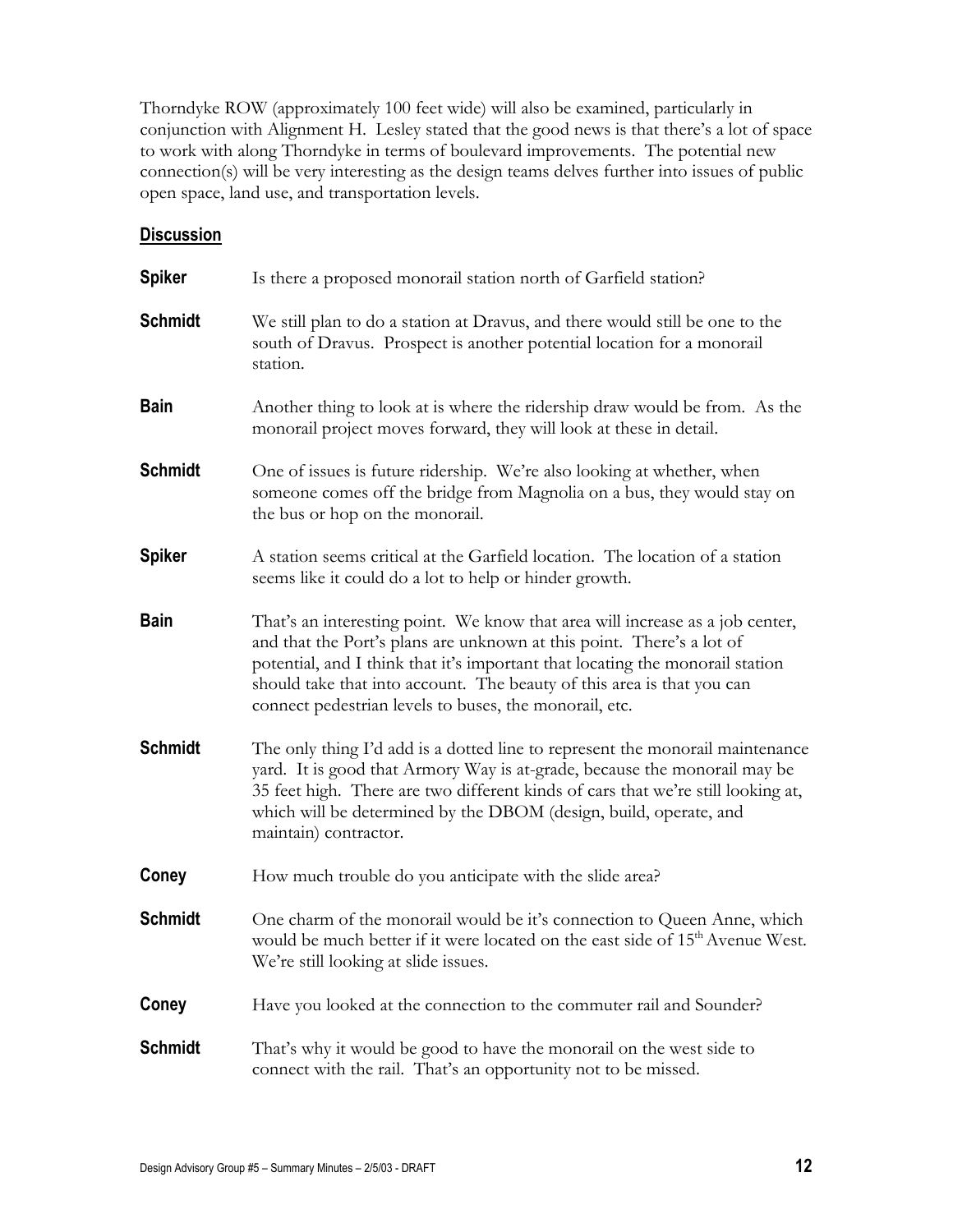| <b>Bain</b>        | One observation about the multi-modal piece is that we want things to not<br>be scary to people using the facility. Levels would provide views, separation<br>for BNSF, etc. Creating quality stations will makes or break their use.                                                |
|--------------------|--------------------------------------------------------------------------------------------------------------------------------------------------------------------------------------------------------------------------------------------------------------------------------------|
| Coney              | I second that point, and add that bus connections and transfer convenience<br>will drive how Magnolia uses the monorail. Transferring must be easy,<br>pleasant, dry, and make the monorail great to use.                                                                            |
| <b>Schmidt</b>     | Because 15 <sup>th</sup> Avenue West is so flat, it's not out of the realm of possibilities<br>to put a flat station in so if Sounder comes to life, we could move the station<br>to connect. Capacity is the limiting factor, but flat ground offers<br>opportunities for stations. |
| <b>Homes</b>       | I understand that a station might be located at Prospect. Would it be<br>possible to go further south?                                                                                                                                                                               |
| <b>Schmidt</b>     | Once you get to the dotted line [on the figure he was referencing], you can't<br>make reasonable stations. That's why we're proposing north and south<br>stations. We'll be looking at both.                                                                                         |
| <b>Hoff</b>        | The great news is that we have a good connection with Lesley and Eric to<br>continue wrestling with these issues.                                                                                                                                                                    |
| <b>Conclusion:</b> | With no further discussion, Lesley passed the floor back to Brad.                                                                                                                                                                                                                    |

## **V. Public and Closing Comments**

**Brad Hoff, EnviroIssues** 

Brad Hoff invited members of the public to make comments.

**Katsaros** Alternative A also could impact salmon, though a lot less so.

**Charlie Ordine** I think the EIS would be easier to get through without B, and B ratchets up the cost and lengthens the time needed. Without considering that implication, people legitimately wonder about the process. The Muckleshoots also have tremendous influence on the 404 and 401 processes,

**Charlie Ordine** I'm wondering a couple of things. Now that Alternative B is part of the process, it is clear that environmental impacts will be more of a driver (due to potential impacts on salmon). You mentioned the Section 7 process, which requires consultation with NMFS and USFWS for listed anadromous fish. Do you see a consultation, or Biological Assessment, begun in the EIS process, and how would you respond if NMFS opined that this [Alternative B] is the only one that impacts salmon. Would that occur in the EIS process?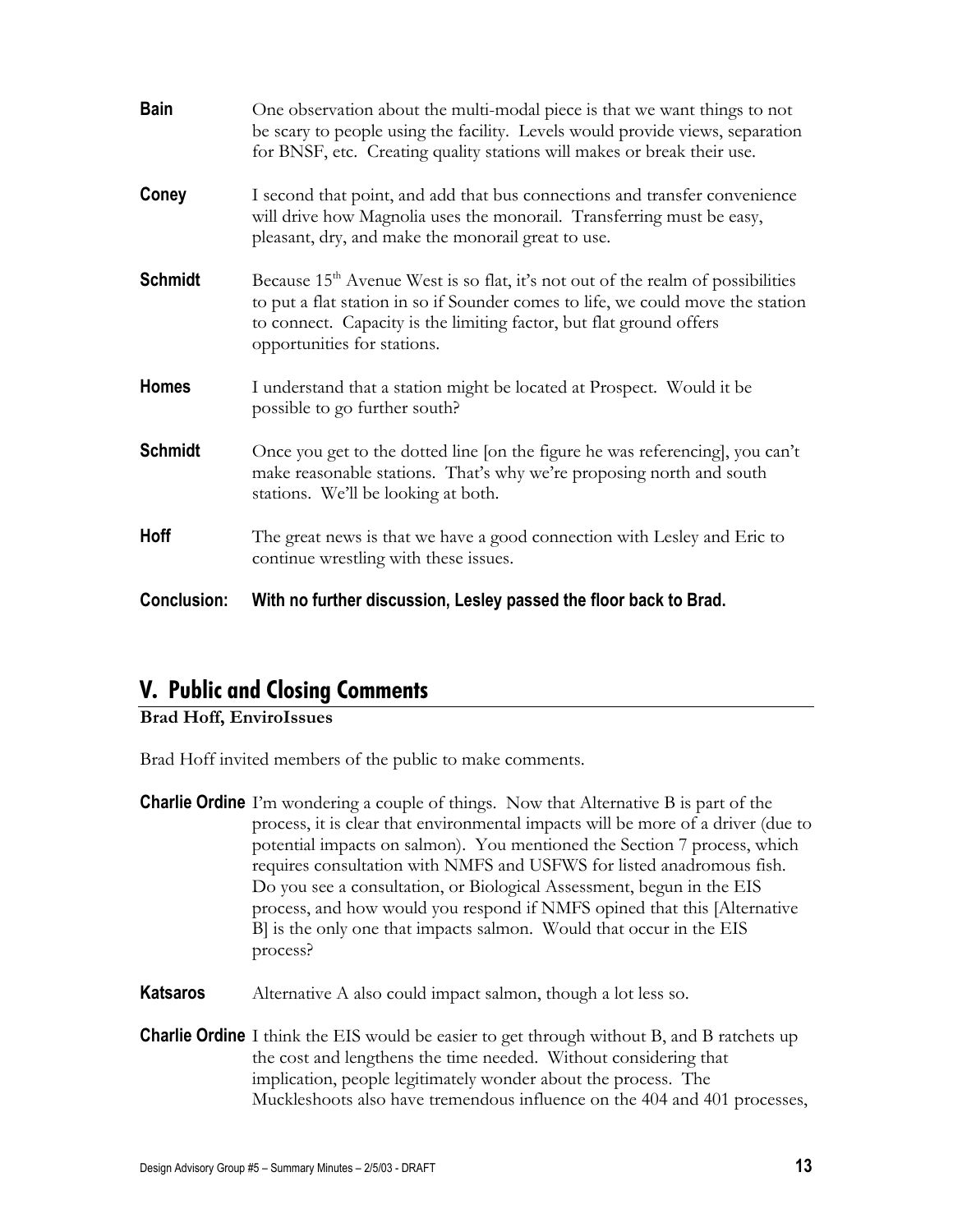and will oppose B, so each process will grow because of B. Does that justify political correctness, going down an ever-growing trail because of so many competing issues? Have you factored in and thought about this? I ask because the general public wouldn't have a way to ask it. The advisory group appears to be the driver to bring the alignment back, but there is an environmental driver to drop B. Are you still looking at the daunting nature of time and money required to move B through this process, and aware of how NMFS can stop, especially in light of the federal trust to honor treaty rights?

- **Katsaros** Yes, we are aware of those issues.
- **Kirk Jones** Yes, we have that same gut feel you do, but it is our responsibility to spend a little more time to articulate the issues of how additional time and costs could be involved. Any one of the alternatives could create issues, and if something comes up, and it looks like we could waste taxpayer money, we will decide if we should go ahead. There are enough issues or questions we can't answer, and we need to create some quantitative answers and information.
- **Sue Olsen** I live at the corner of 32<sup>nd</sup> Avenue West and 33<sup>rd</sup> Avenue West. Alternative B will impact me personally. Aside from my personal concerns, I wonder about the negative impacts of B on Magnolia Village. My question is about H: Why are you proposing two roadways?
- **Kirk Jones** One of the issues we heard at the beginning of our study was that there's a problem with only three access routes, so when one goes down, which has happened twice in the last several years, there are huge traffic problems with only two remaining access points. People asked us if there was a way to create two more routes in case one goes down. We figured we should study this option in at least one scheme.
- **Dwight Jones** I'm the manager of Elliott Bay Marina, and I apologize for not being more active in this process. Our business will be drastically impacted if B is selected. I want to state clearly that we are clearly against Alternative B. I won't state all the reasons here, but we like the way the marina is now (quiet). We are in favor of the others, but our position is against Alternative B.
- **Patty Groesbeck** I've canvassed the neighborhood, and residents are shocked that B is on the table. There are two neighborhood hills, as well as  $32<sup>nd</sup>$ , Crockett,  $33<sup>rd</sup>$ , basically the whole south end that would be impacted, and once neighbors understand this, they will come out against Alternative B. There are safety issues. Where the bridge is now, there are industrial activities. It's a lively area. It seems to me that roads may be beautiful to those making them, but keep them where industry is, and keep them away from neighborhoods. Another problem is that B will affect two parks and one open space. The greatest thing about Magnolia Park is that it looks at an unobstructed view of Puget Sound. You'll also be constructing a road that comes over the top of a